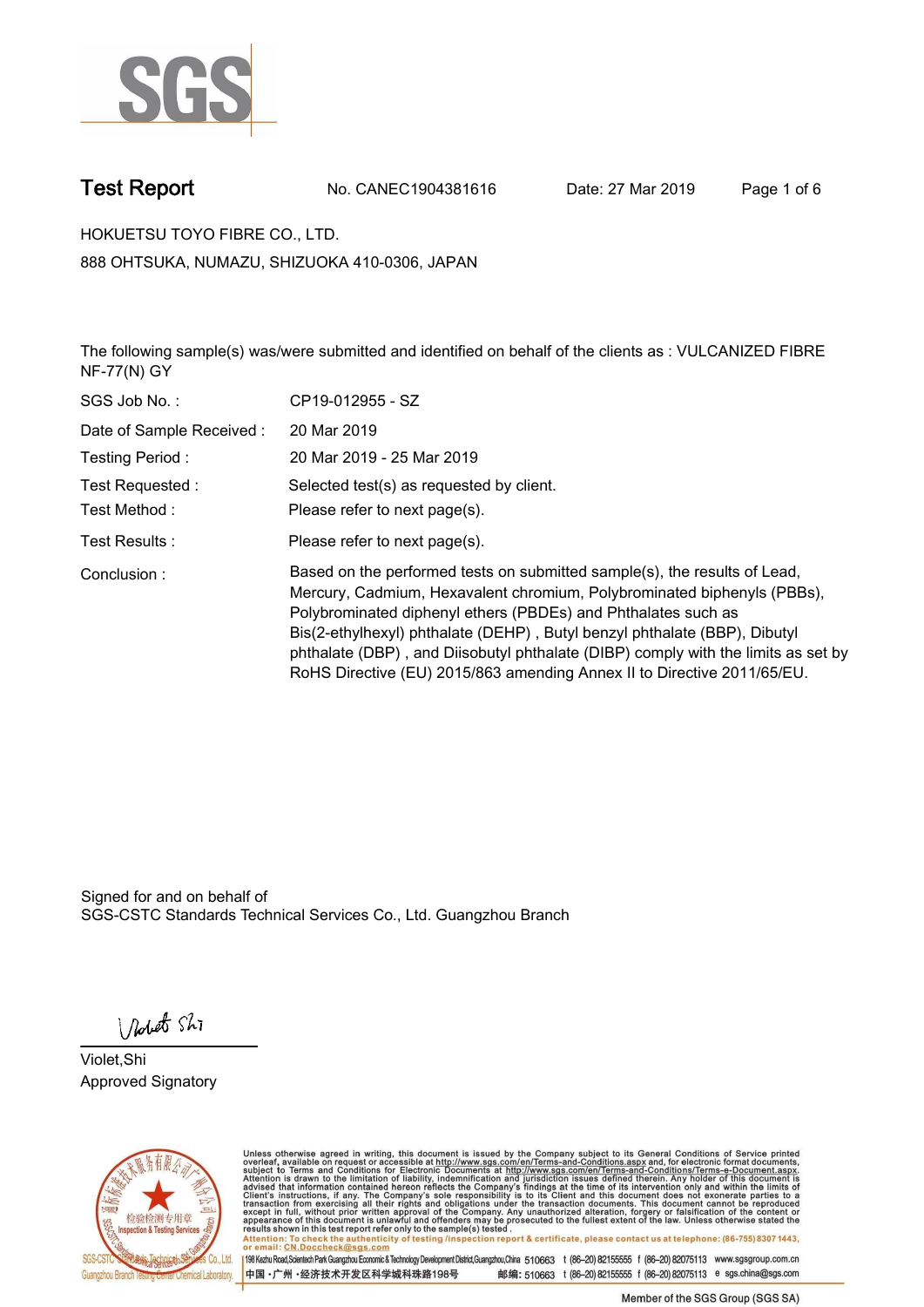

**Test Report. No. CANEC1904381616 Date: 27 Mar 2019. Page 2 of 6.**

**Test Results :.**

**Test Part Description :.**

| Specimen No.    | SGS Sample ID                  | <b>Description</b> |  |
|-----------------|--------------------------------|--------------------|--|
| SN <sub>1</sub> | CAN19-043816.012 Gray material |                    |  |

**Remarks :.(1) 1 mg/kg = 1 ppm = 0.0001%.**

**(2) MDL = Method Detection Limit.**

**(3) ND = Not Detected ( < MDL ).**

**(4) "-" = Not Regulated.**

### **RoHS Directive (EU) 2015/863 amending Annex II to Directive 2011/65/EU.**

**Test Method :. With reference to IEC 62321-4:2013+A1:2017, IEC 62321-5:2013, IEC 62321-7-2:2017 , IEC 62321-6:2015 and IEC 62321-8:2017, analyzed by ICP-OES , UV-Vis and GC-MS ..**

| Test Item(s)               | <u>Limit</u> | <u>Unit</u> | <b>MDL</b>               | 012       |
|----------------------------|--------------|-------------|--------------------------|-----------|
| Cadmium (Cd)               | 100          | mg/kg       | $\overline{2}$           | <b>ND</b> |
| Lead (Pb)                  | 1,000        | mg/kg       | $\overline{c}$           | <b>ND</b> |
| Mercury (Hg)               | 1,000        | mg/kg       | 2                        | <b>ND</b> |
| Hexavalent Chromium (CrVI) | 1,000        | mg/kg       | 8                        | <b>ND</b> |
| Sum of PBBs                | 1,000        | mg/kg       | $\overline{\phantom{a}}$ | <b>ND</b> |
| Monobromobiphenyl          |              | mg/kg       | 5                        | <b>ND</b> |
| Dibromobiphenyl            | -            | mg/kg       | 5                        | <b>ND</b> |
| Tribromobiphenyl           | -            | mg/kg       | 5                        | <b>ND</b> |
| Tetrabromobiphenyl         |              | mg/kg       | 5                        | <b>ND</b> |
| Pentabromobiphenyl         | -            | mg/kg       | 5                        | <b>ND</b> |
| Hexabromobiphenyl          |              | mg/kg       | 5                        | ND        |
| Heptabromobiphenyl         | -            | mg/kg       | 5                        | <b>ND</b> |
| Octabromobiphenyl          |              | mg/kg       | 5                        | <b>ND</b> |
| Nonabromobiphenyl          |              | mg/kg       | 5                        | <b>ND</b> |
| Decabromobiphenyl          |              | mg/kg       | 5                        | <b>ND</b> |
| Sum of PBDEs               | 1,000        | mg/kg       | $\overline{\phantom{a}}$ | <b>ND</b> |
| Monobromodiphenyl ether    |              | mg/kg       | 5                        | <b>ND</b> |
| Dibromodiphenyl ether      | -            | mg/kg       | 5                        | <b>ND</b> |
| Tribromodiphenyl ether     | -            | mg/kg       | 5                        | <b>ND</b> |
| Tetrabromodiphenyl ether   |              | mg/kg       | 5                        | <b>ND</b> |
| Pentabromodiphenyl ether   |              | mg/kg       | 5                        | <b>ND</b> |
|                            |              |             |                          |           |



Unless otherwise agreed in writing, this document is issued by the Company subject to its General Conditions of Service printed<br>overleaf, available on request or accessible at http://www.sgs.com/en/Terms-and-Conditions.asp Attention: To check the authenticity of testing /inspection report & certificate, please contact us at telephone: (86-755) 8307 1443,<br>Attention: To check the authenticity of testing /inspection report & certificate, please

198 Kezhu Road,Scientech Park Guangzhou Economic & Technology Development District,Guangzhou,China 510663 t (86-20) 82155555 f (86-20) 82075113 www.sgsgroup.com.cn 邮编: 510663 t (86-20) 82155555 f (86-20) 82075113 e sgs.china@sgs.com 中国·广州·经济技术开发区科学城科珠路198号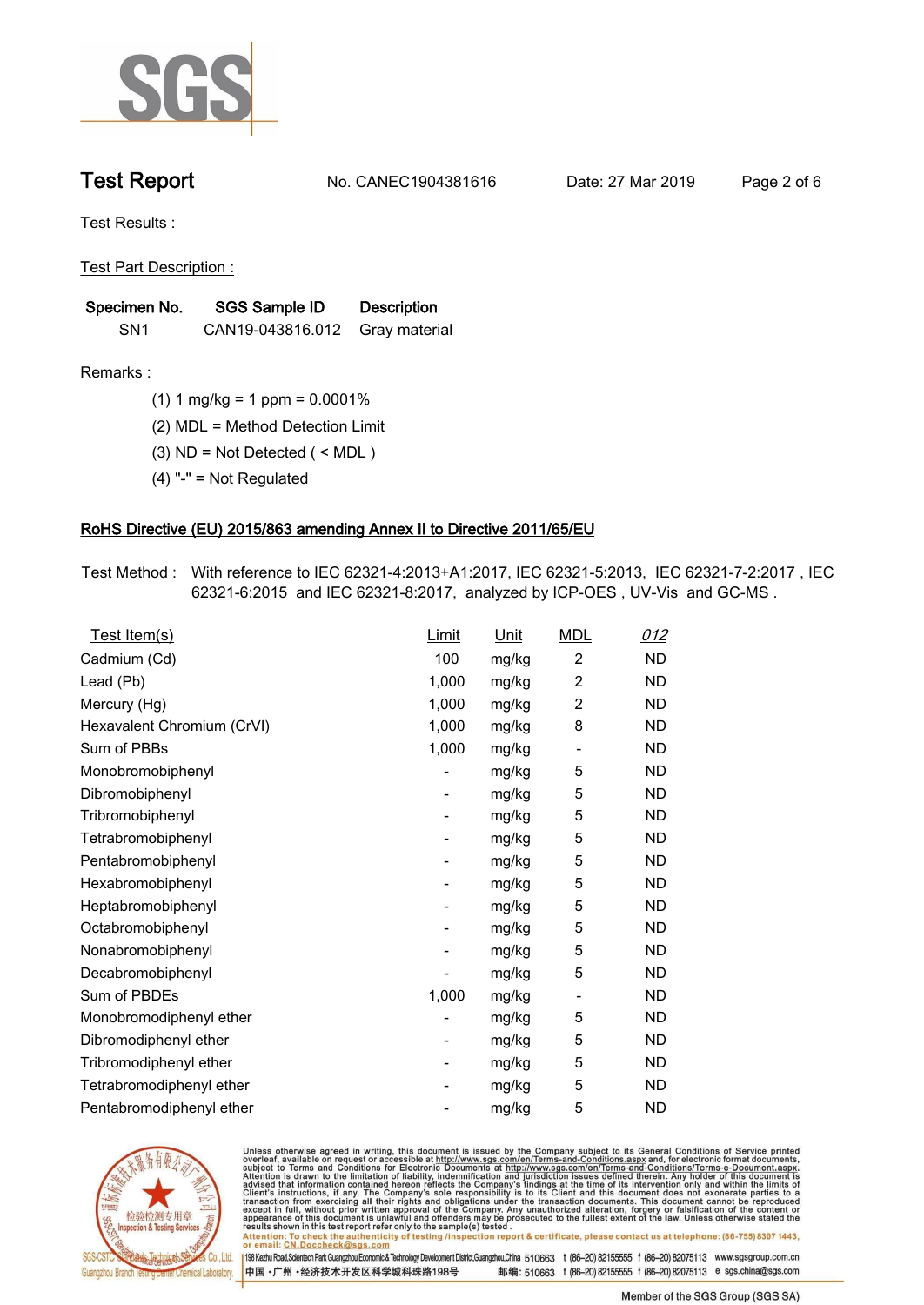

| <b>Test Report</b>                  | No. CANEC1904381616 |       | Date: 27 Mar 2019 |           | Page 3 of 6 |  |
|-------------------------------------|---------------------|-------|-------------------|-----------|-------------|--|
| Test Item(s)                        | Limit               | Unit  | <b>MDL</b>        | 012       |             |  |
| Hexabromodiphenyl ether             | -                   | mg/kg | 5                 | <b>ND</b> |             |  |
| Heptabromodiphenyl ether            | -                   | mg/kg | 5                 | <b>ND</b> |             |  |
| Octabromodiphenyl ether             | ۰                   | mg/kg | 5                 | <b>ND</b> |             |  |
| Nonabromodiphenyl ether             | Ξ.                  | mg/kg | 5                 | <b>ND</b> |             |  |
| Decabromodiphenyl ether             | ٠                   | mg/kg | 5                 | <b>ND</b> |             |  |
| Dibutyl phthalate (DBP)             | 1.000               | mg/kg | 50                | <b>ND</b> |             |  |
| Butyl benzyl phthalate (BBP)        | 1,000               | mg/kg | 50                | <b>ND</b> |             |  |
| Bis (2-ethylhexyl) phthalate (DEHP) | 1.000               | mg/kg | 50                | <b>ND</b> |             |  |
| Diisobutyl Phthalates (DIBP)        | 1.000               | mg/kg | 50                | <b>ND</b> |             |  |

**Notes :.**

**(1) The maximum permissible limit is quoted from RoHS Directive (EU) 2015/863.IEC 62321 series is equivalent to EN 62321 series** 

**http://www.cenelec.eu/dyn/www/f?p=104:30:1742232870351101::::FSP\_ORG\_ID,FSP\_LANG\_ID:12586 37,25.**



Unless otherwise agreed in writing, this document is issued by the Company subject to its General Conditions of Service printed<br>overleaf, available on request or accessible at http://www.sgs.com/en/Terms-and-Conditions.asp results shown in this test report refer only to the sample(s) tested .<br>Attention: To check the authenticity of testing /inspection report & certificate, please contact us at telephone: (86-755) 8307 1443,<br>or email: <u>CN.Doc</u>

198 Kezhu Road,Scientech Park Guangzhou Economic & Technology Development District,Guangzhou,China 510663 t (86-20) 82155555 f (86-20) 82075113 www.sgsgroup.com.cn 中国·广州·经济技术开发区科学城科珠路198号 邮编: 510663 t (86-20) 82155555 f (86-20) 82075113 e sgs.china@sgs.com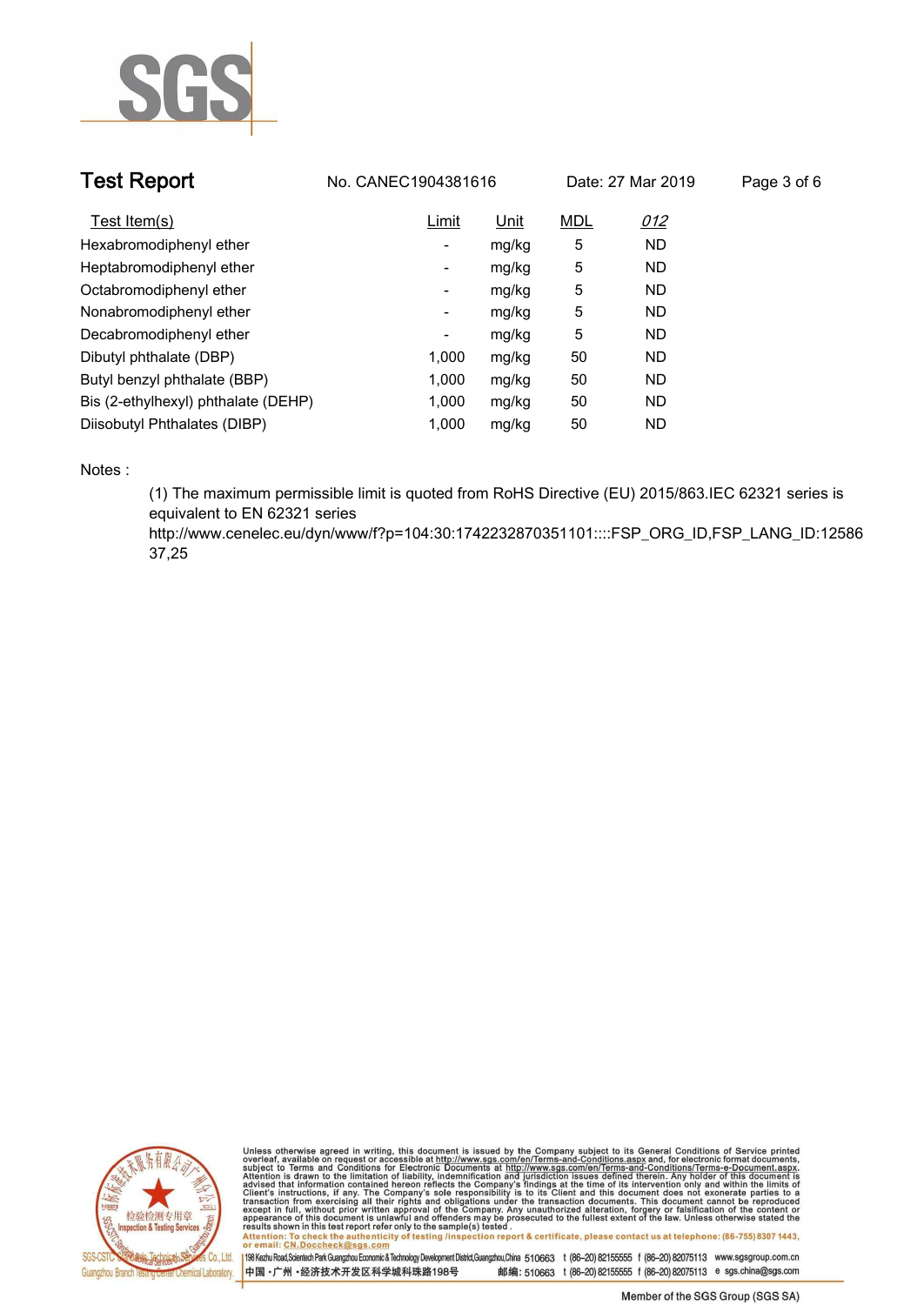

**Test Report. No. CANEC1904381616** Date: 27 Mar 2019 Page 4 of 6

## **ATTACHMENTS Pb/Cd/Hg/Cr6+/PBBs/PBDEs Testing Flow Chart**

**1) These samples were dissolved totally by pre-conditioning method according to below flow chart. (Cr6+ and PBBs/PBDEs test method excluded).**





Unless otherwise agreed in writing, this document is issued by the Company subject to its General Conditions of Service printed<br>overleaf, available on request or accessible at http://www.sgs.com/en/Terms-and-Conditions.asp résults shown in this test report refer only to the sample(s) tésted .<br>Attention: To check the authenticity of testing /inspection report & certificate, please contact us at telephone: (86-755) 8307 1443,<br>or email: <u>CN.Doc</u>

198 Kezhu Road,Scientech Park Guangzhou Economic & Technology Development District,Guangzhou,China 510663 t (86-20) 82155555 f (86-20) 82075113 www.sgsgroup.com.cn

邮编: 510663 t (86-20) 82155555 f (86-20) 82075113 e sgs.china@sgs.com 中国·广州·经济技术开发区科学城科珠路198号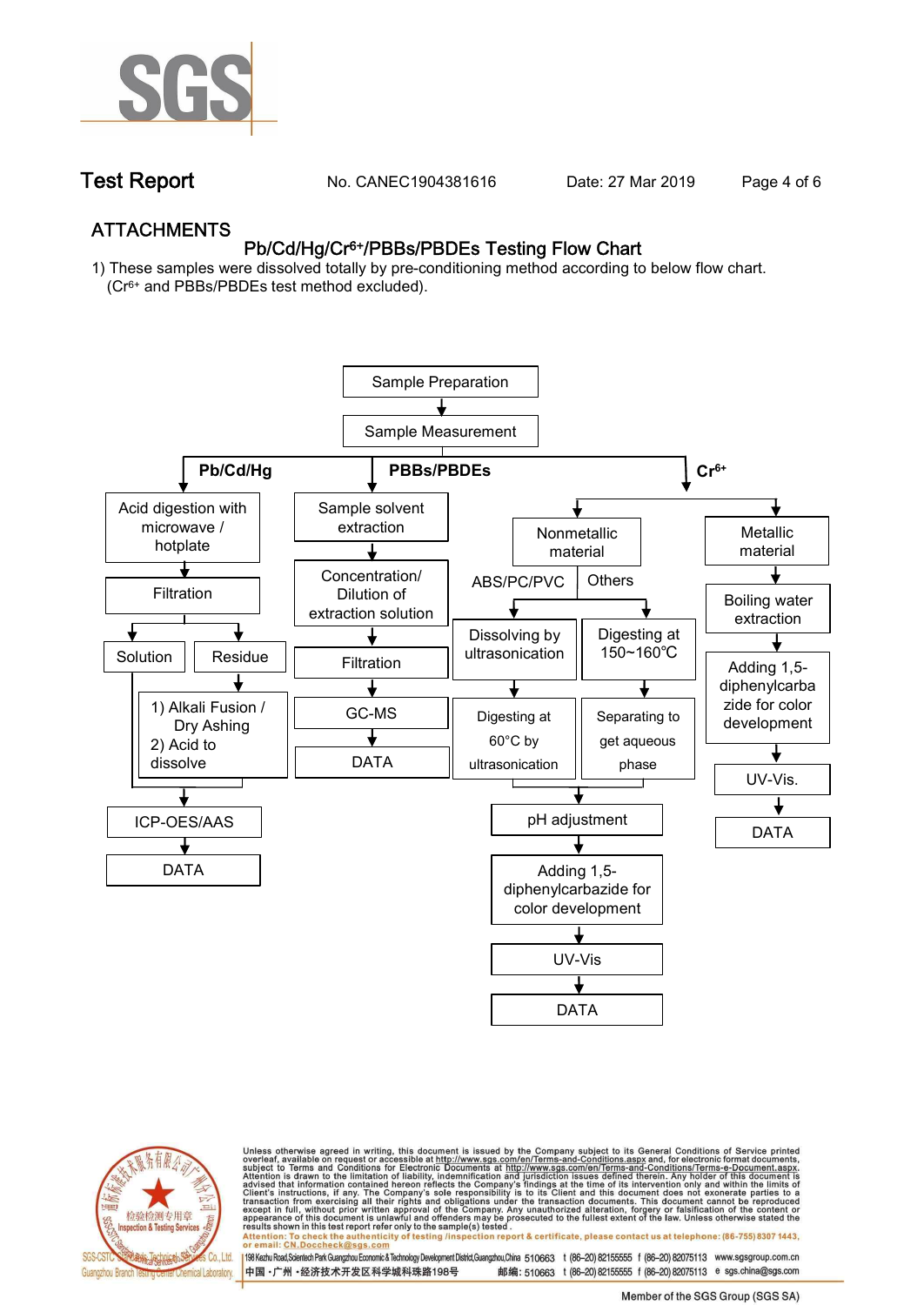

**Test Report. No. CANEC1904381616 Date: 27 Mar 2019. Page 5 of 6.**

# **ATTACHMENTS Phthalates Testing Flow Chart**





Unless otherwise agreed in writing, this document is issued by the Company subject to its General Conditions of Service printed<br>overleaf, available on request or accessible at http://www.sgs.com/en/Terms-and-Conditions.asp results shown in this test report refer only to the sample(s) tested .<br>Attention: To check the authenticity of testing /inspection report & certificate, please contact us at telephone: (86-755) 8307 1443,<br>or email: <u>CN.Doc</u>

198 Kezhu Road,Scientech Park Guangzhou Economic & Technology Development District,Guangzhou,China 510663 t (86-20) 82155555 f (86-20) 82075113 www.sgsgroup.com.cn 中国·广州·经济技术开发区科学城科珠路198号 邮编: 510663 t (86-20) 82155555 f (86-20) 82075113 e sgs.china@sgs.com